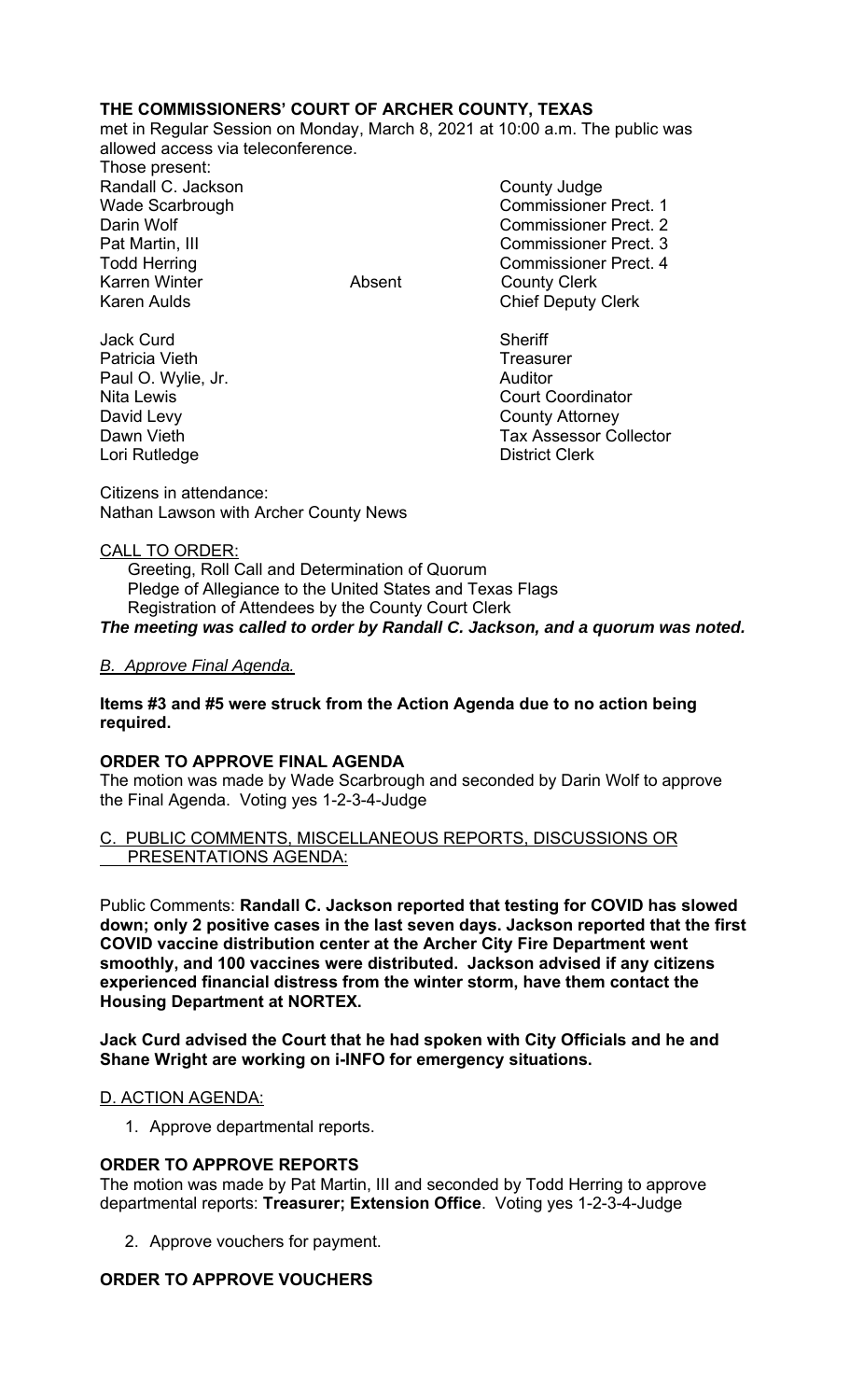The motion was made by Darin Wolf and seconded by Pat Martin, III to approve vouchers for payment. Voting yes 1-2-3-4-Judge

- 3. Approve line item transfers. **Removed.**
- 4. Approve Education Certificates.

## **ORDER APPROVING CERTIFICATES**

The motion was made by Wade Scarbrough and seconded by Darin Wolf to approve education certificates: **Pat Martin, III; Darin Wolf**. Voting yes 1-2-3-4-Judge

- 5. Approve Publisher's Certificates. **Removed.**
- 6. Approve Minutes from previous month February, 2021.

## **ORDER TO APPROVE MINUTES**

The motion was made by Wade Scarbrough and seconded by Pat Martin, III to approve the Minutes from February, 2021. Voting yes 1-2-3-4-Judge

**7.** Consider an/or take action to certify revenue. **Paul O. Wylie, Jr. discussed the insurance claim received in the amount of \$12,634.12 for a Sheriff's Office vehicle.** 

## **ORDER TO CERTIFY REVENUE**

The motion was made by Pat Martin, III and seconded by Darin Wolf to certify revenue in the amount of \$12,634.12. Voting yes 1-2-3-4-Judge

| <b>Department-Account</b> | <b>Account Name</b>                           | <b>Increase</b> | <b>Decrease</b> |
|---------------------------|-----------------------------------------------|-----------------|-----------------|
| 010.0310.1233             | Sale of Sheriff's Office Vehicles \$12,634.12 |                 |                 |
| 010.0425.0616             | Auto Lease/Purchase                           | \$12,634.12     |                 |

8. Consider and/or approve soliciting bids for the purchase of Road Base Material. **Darin Wolf explained the process to the new commissioners; bids must be sealed and contracts begin May 1, 2021.**

## **ORDER TO ADVERTISE FOR BIDS**

The motion was made by Darin Wolf and seconded by Pat Martin, III to advertise for bids for the purchase of road base materials for Monday, March 22, 2021 at 10:00 a.m. Voting yes 1-2-3-4-Judge

9. Consider and/or approve soliciting bids for the purchase of Fuel & Oil.

#### **ORDER TO ADVERTISE FOR BIDS**

The motion was made by Pat Martin, III and seconded by Darin Wolf to advertise for bids for the purchase of fuel & oil for Monday, March 22, 2021 at 10:00 a.m. Voting yes 1-2-3-4-Judge

10. Discuss and/or take action on *Resolution Declaring Archer County's Support of the Second Amendment.*

### **ORDER TO APPROVE RESOLUTION**

The motion was made by Todd Herring and seconded by Wade Scarbrough to approve Resolution Declaring Archer County's Support of the Second Amendment. Voting yes 1-2-3-4-Judge

**11.** Discuss and/or take action in regards to the *2020 TxDOT County Infrastructure Fund Grant Program.* **Pat Martin, III thanked David Levy for his work on the grant. Paul O. Wylie, Jr. and Patricia Vieth reminded Commissioners to keep records of man hours and equipment hours. Vieth will provide current FEMA rates to the Commissioners.** 

# **ORDER TO APPROVE APPLICATION**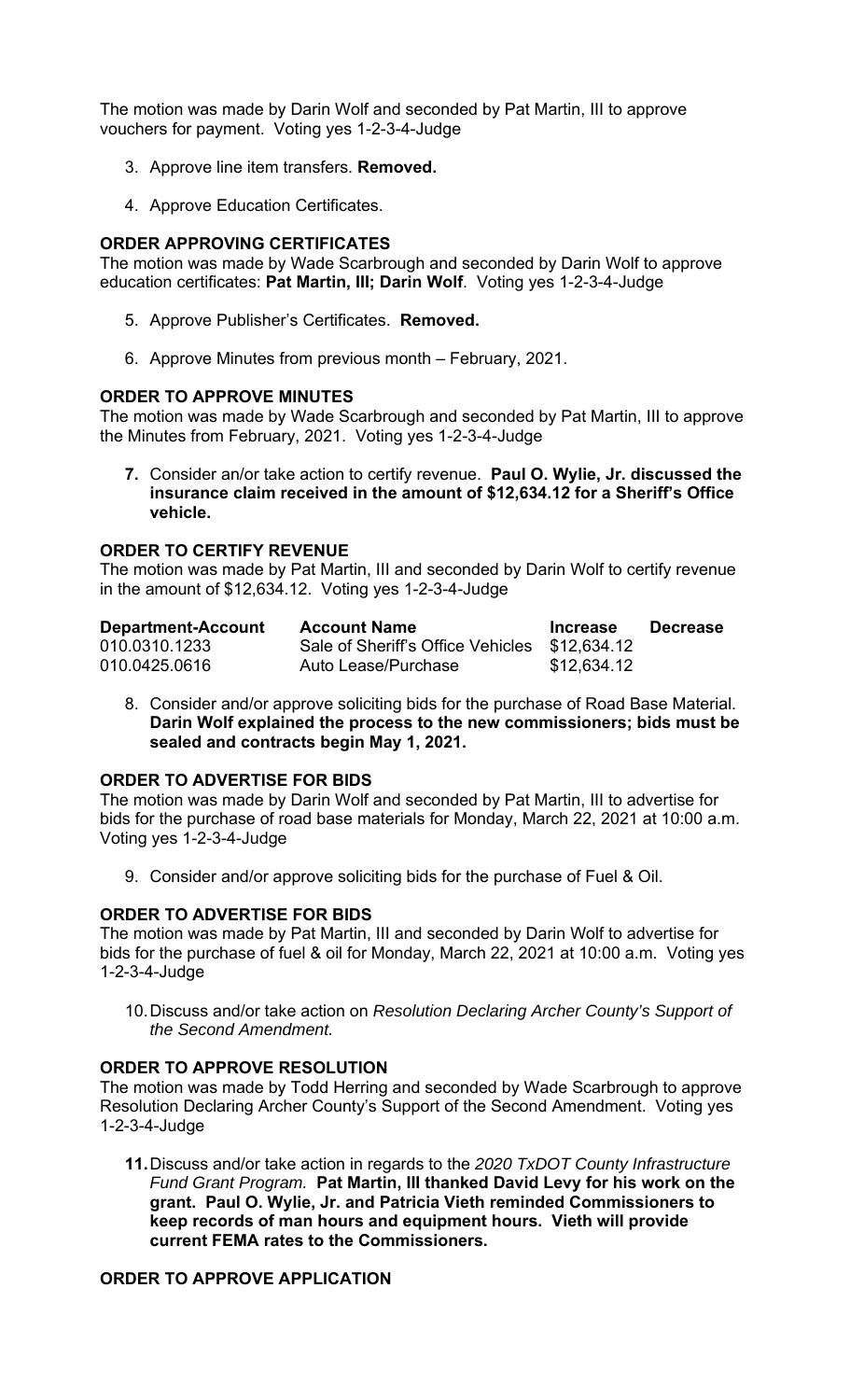The motion was made by Pat Martin, III and seconded by Wade Scarbrough to approve application for the 2020 TxDOT County Infrastructure Fund Grant Program and to appoint Paul O. Wylie, Jr., Patricia Vieth and Darin Wolf as designated signatories. Voting yes 1-2-3-4-Judge

**12.** Consider and/or take action on a Resolution in regards to *Senate Bill 234/House Bill 749.* **Pat Martin, III explained the Resolution stated that you cannot use any County money for lobbyist (i.e. TAC and Associations). Dawn Vieth reported that she is on a subcommittee for Legislation and they gave additional information on this issue and they are working to change wording on the Bill. Randall C. Jackson advised that he had spoken to Senator Drew Springer.** 

## **ORDER ADOPT OPPOSITION FOR RESOLUTION**

The motion was made by Randall C. Jackson and seconded by Pat Martin, III to adopt opposition to resolution in regards to Senate Bill 234/House Bill 749. Voting for opposition 1-2-3-4-Judge

**13.** Discuss and/or take action on Cybersecurity Enrollment for Archer County Employees. **Patricia Vieth advised that all staff with county email addresses need to enroll in Cybersecurity training. The staff will receive instructions via email and will need to complete online training sessions by the June 14, 2021 deadline. Patricia Vieth is the contact for the County and Cody Hundley is the IT Administrator for the County.** 

#### **ORDER TO APPROVE ENROLLMENT**

The motion was made by Darin Wolf and seconded by Todd Herring to approve Cybersecurity Enrollment for Archer County Employees. Every employee that has a county email will be required to participate. Voting yes 1-2-3-4-Judge

**14.** Consider and/or take action to appoint someone to serve on the Archer County Appraisal Board**. Darin Wolf reported to the Court that he had served several years on the Board. Wolf advised that meetings are held quarterly at the Annex. Dawn Vieth is automatically on Board as Tax Assessor. Lori Rutledge volunteered to represent the County on the Board.** 

#### **ORDER TO APPOINT BOARD MEMBER**

The motion was made by Darin Wolf and seconded by Pat Martin, III to approve the appointment of Lori Rutledge to serve on the Archer County Appraisal Board. Voting yes 1-2-3-4-Judge

- 15. Discuss and/or take action on resurfacing Maag Road. **Darin Wolf reported that Maag Road is in the Northern part of his precinct. A resident has requested that the County chip seal the road. Wolf suggested maybe the County should consider proceeding with the process of abandoning Maag Road. Wolf is not requesting any action at this time. No action taken.**
- **16.** Discuss and/or take action on Security issues at the Archer County Jail. **Item was discussed during Executive Session; Action taken during Open Court.**

#### **ORDER TO APPROVE SECURITY**

The motion was made by Darin Wolf and seconded by Todd Herring to approve Jack Curd going out for bids for jail maintenance for the Archer County Jail. Voting yes 1-2-3-4-Judge

**17.** Discuss and/or take action on Position at Holliday Activity Center. **Item was discussed during Executive Session; Action taken during Open Court.** 

#### **ORDER TO ELIMINATE POSITION**

The motion was made by Pat Martin, III and seconded by Todd Herring to eliminate position at the Holliday Activity Center. Voting yes 1-2-3-4-Judge